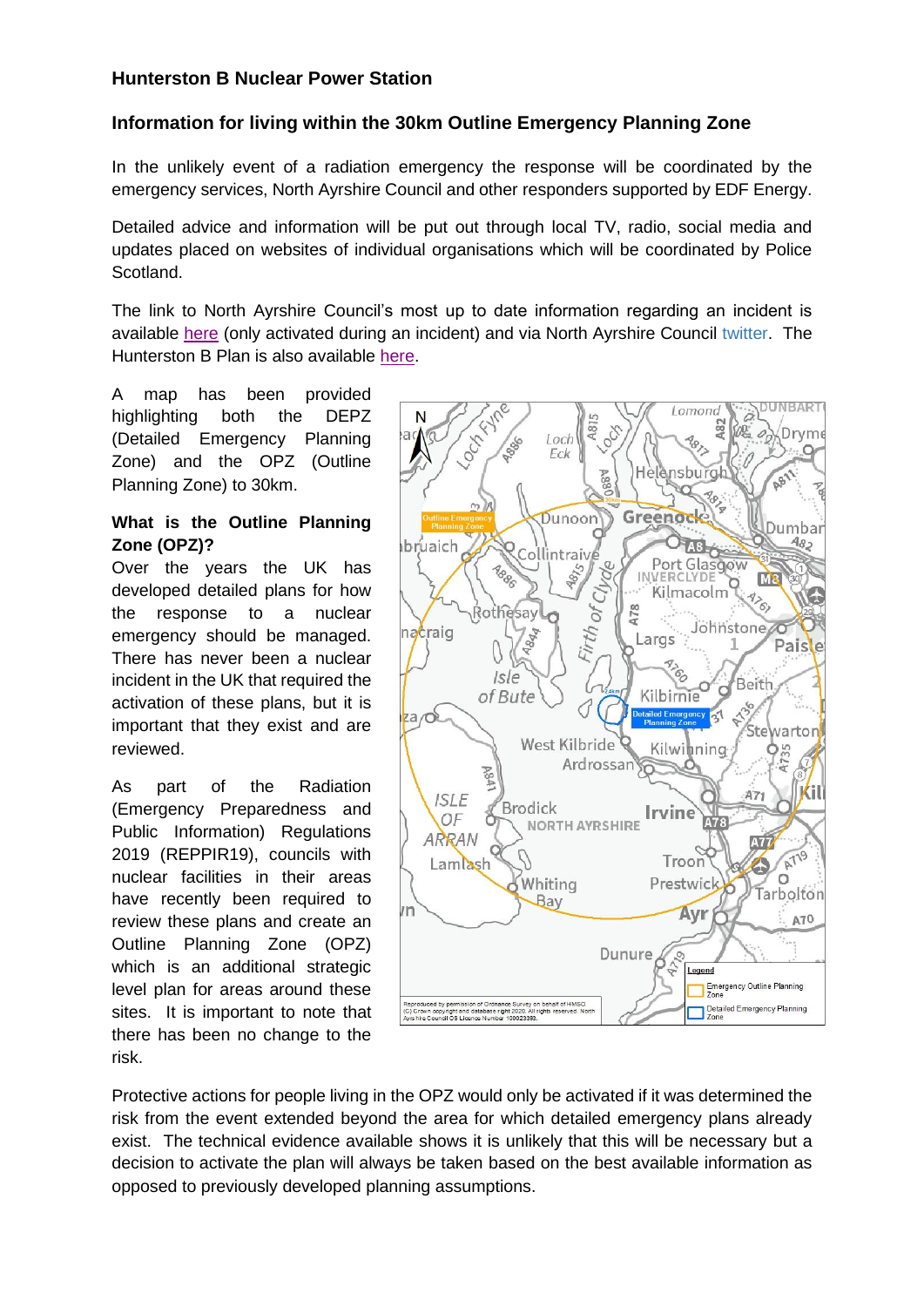## **Does this apply to me?**

This information has been provided for awareness of radiation emergency arrangements for people who live beyond the Hunterston B DEPZ and within the 30km OPZ. It is not likely that you will be asked to take immediate action in the event of a radiation emergency, but we have provided information on the steps that might be taken in the unlikely event of a severe radiation emergency.

Those living with the DEPZ of Hunterston B receive information directly from North Ayrshire Council / EDF in the form of a calendar annually.

## **How will I know if there is a radiation emergency?**

A large part of establishing the OPZ is ensuring that information is readily available on schools, carehomes and other vulnerable sites. Direct contact with these sites will be considered as part of the OPZ response. The emergency services will alert people of a radiation emergency through all channels available to them including the news media (local TV and radio), web and social media.

A radiation emergency may cause an increased risk to public health and require specific countermeasures to be put into place by the emergency services.

## **Will I be affected and what should I do?**

If radiation is released from the site, weather conditions are an important factor in determining which areas are affected as radioactive material is carried on the wind and dispersed and deposited further afield.

People can be exposed to breathing in radioactive material; being directly exposed to radioactive material in the air or deposited on surfaces; and / or eating and drinking food contaminated by radioactive material.

You may be advised to go indoors or stay indoors, with windows and doors closed to reduce the risk of breathing in or coming into direct contact with any radioactive material which may be deposited.

The emergency services will issue information, advice and instructions on what action (if any) you should take through local media. Therefore it is important that you "stay in and tune in".

**It should be noted however that only the people living within the DEPZ area would immediately be advised to take protective action (ie, stay indoors and / or take preissued stable iodine tablets).**

#### **What can I eat and drink?**

If there are any restrictions on food and drink during an emergency at Hunterston B, it will be communicated by local TV, radio and social media channels. Prior to any announcement of any food or drink restrictions, you should avoid eating uncovered food such as fresh vegetables from the garden. It should be safe to drink / use fresh tap water and to consume covered food and drink that you already have in your house.

#### **Should I leave the area?**

It is unlikely that anyone who lives around the site will be advised to evacuate immediately. After assessing the hazard and weather conditions, the emergency services may subsequently advise people to evacuate or take shelter.

If a wider evacuation is necessary, you will be told which routes to use to leave the area via local TV and radio, or by door to door visits by the emergency services. Rest Centres will be established to care for people unable to make their own arrangements.